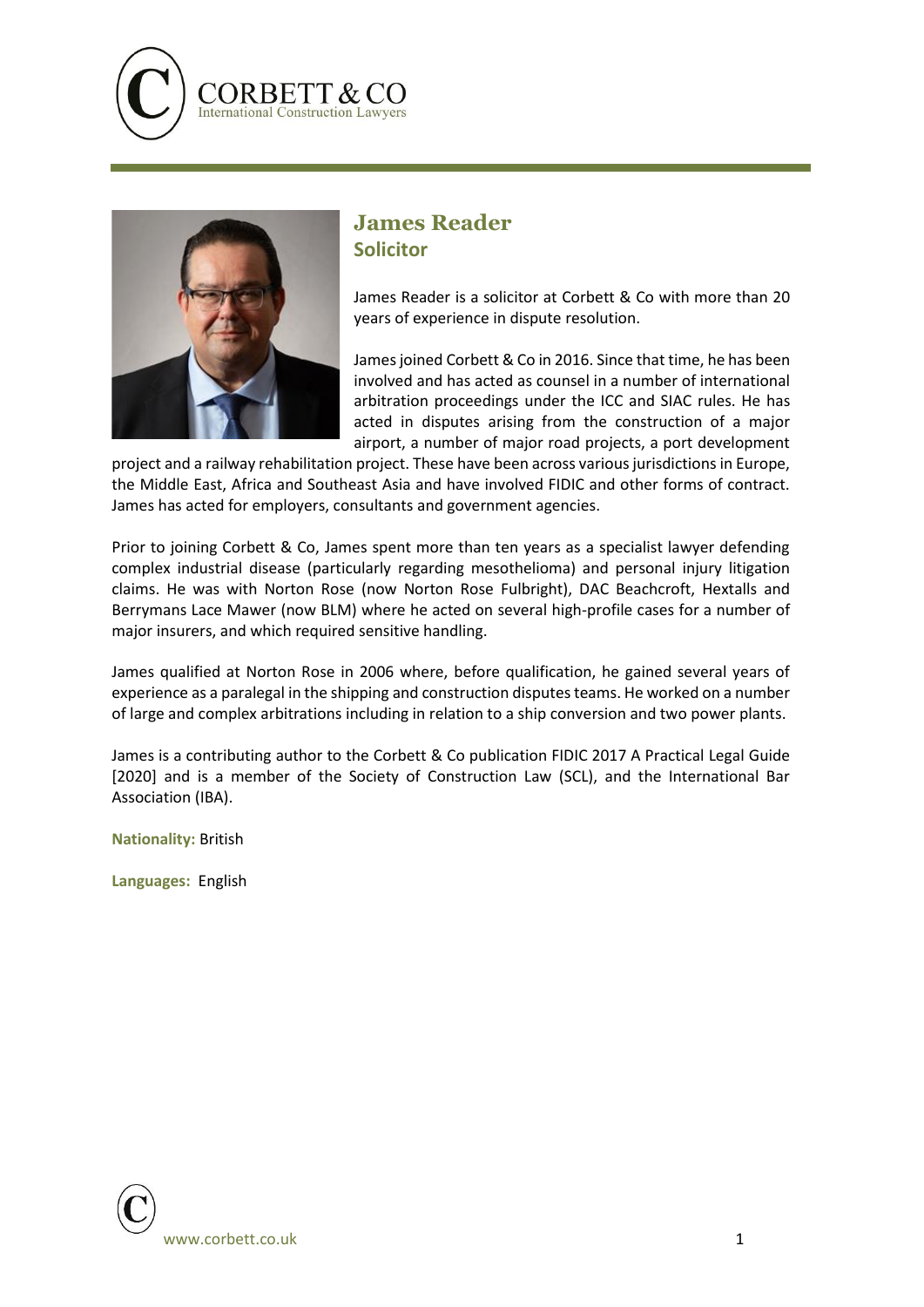

### **Expertise**

| <b>Subject</b>  | <b>Description</b>                                                                                                                                                                                                                                                                                          | <b>Country</b>      |
|-----------------|-------------------------------------------------------------------------------------------------------------------------------------------------------------------------------------------------------------------------------------------------------------------------------------------------------------|---------------------|
| <b>Roads</b>    | Acting for the contractor in an ICC arbitration seated in Paris in<br>respect of claims arising from a FIDIC Yellow Book 1999 contract<br>on a motorway project. The arbitration involved delay and<br>disruption claims amongst others on a €65 million project.                                           | Eastern Europe      |
|                 | Acting for the Employer in an ICC arbitration (held remotely but<br>seated in Paris) relating to the termination of a contract for the<br>construction of a major road. The contract was based on the FIDIC<br>MDB Harmonised Edition 2005. The contract sum was<br>approximately US\$17 Million.           | Africa              |
|                 | Counsel for the Employer in an ICC arbitration (held remotely but<br>seated in Paris) relating to the termination of a contract for the<br>construction of a major road. The contract was based on the FIDIC<br>Red Book 1987 (as amended in 1992). The contract sum was<br>approximately US\$25.5 Million. | Africa              |
| <b>Railways</b> | Acting for the contractor in ICC arbitrations in respect of two high-<br>speed railway projects based on the FIDIC Red Book. The total<br>contract values were in excess of €160 million. The arbitration<br>involved significant delay and disruption claims and sub-<br>contractor claims, among others.  | Eastern Europe      |
|                 | Acting for the Contractor in relation to a heavily amended FIDIC<br>Red Book 1999 Contract. The contract value exceeded €40m.                                                                                                                                                                               | Southeast<br>Europe |
| <b>Ports</b>    | Acting for an Employer in a dispute arising from a port<br>development project. The contract was based on the FIDIC Pink<br>Book 2010. The contract value was approximately US\$ 100<br>Million.                                                                                                            | Middle East         |

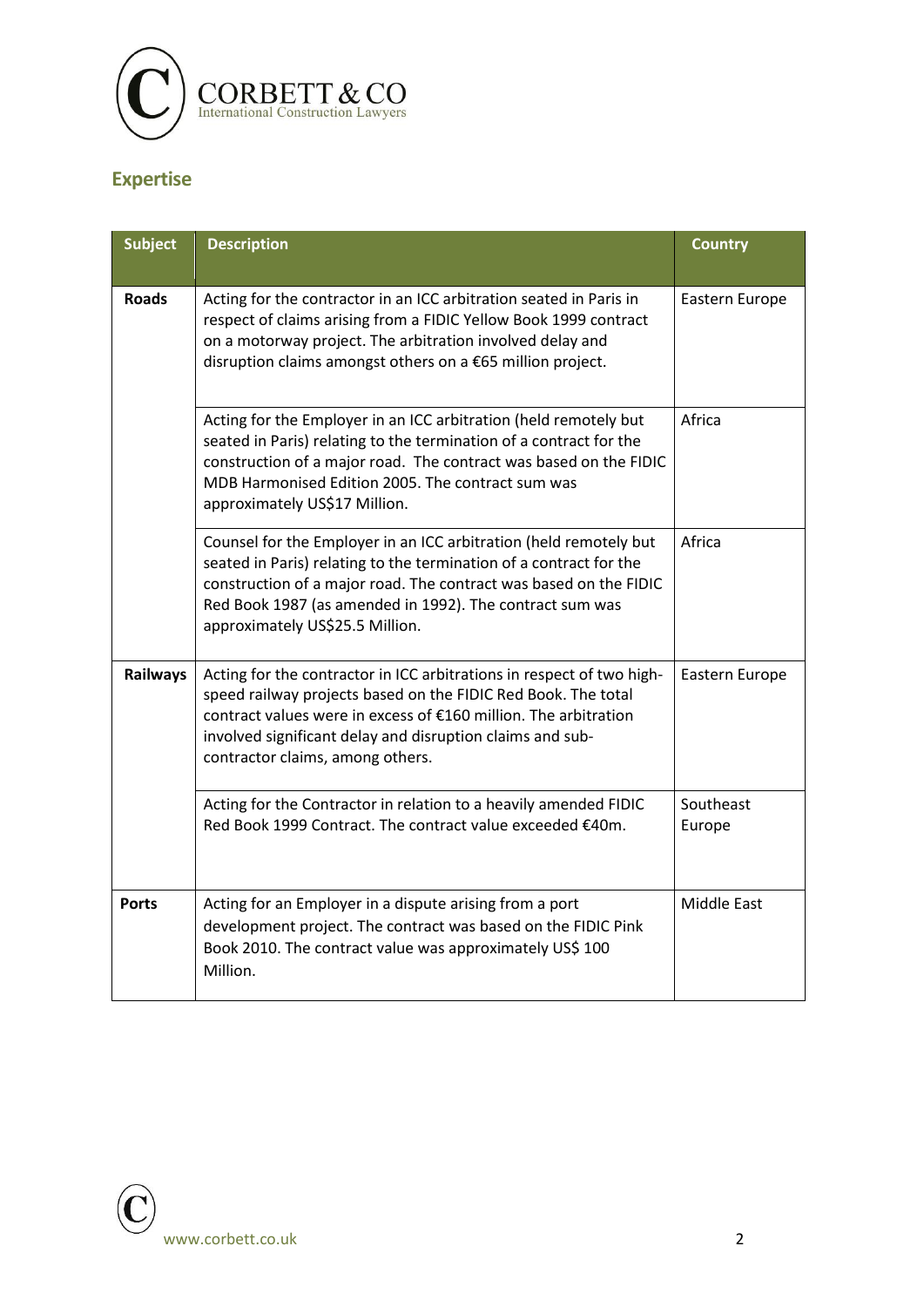

| <b>Airports</b> | Acting for the contractor in ICC arbitration proceedings in respect<br>of claims of around €12 million in respect of the upgrade and<br>development of an airport including a baggage handling system.<br>The contract was based on the FIDIC 4th edition 1987. | Eastern Europe |
|-----------------|-----------------------------------------------------------------------------------------------------------------------------------------------------------------------------------------------------------------------------------------------------------------|----------------|
|                 | Acting for the employer in SIAC arbitration proceedings. The<br>contract was based on the FIDIC Pink Book and claims related to<br>termination of the contract in an amount in excess of US\$ 100<br>million.                                                   | South Asia     |
| <b>Other</b>    | Acting in arbitration proceedings in London concerning the supply<br>of goods and delays caused by force majeure events in Egypt<br>under the ICC Arbitration Rules and the LMAA Terms.                                                                         | UK             |

#### **Career**

| Date        | Location | Company                    | Position                                                                              | <b>Description</b>                                                                                                                                                                                                                                                                                                        |
|-------------|----------|----------------------------|---------------------------------------------------------------------------------------|---------------------------------------------------------------------------------------------------------------------------------------------------------------------------------------------------------------------------------------------------------------------------------------------------------------------------|
| 1999 - 2007 | London   | Norton<br>Rose             | Associate<br>Solicitor<br>2006-2007<br>Trainee<br>2005-2006<br>Paralegal<br>1999-2005 | From 1999 to 2005 working as a<br>paralegal including four years<br>working on a ship conversion<br>arbitration and 18 months on two<br>complex power station<br>arbitrations.<br>Post qualification working in the<br>Marine Trade and Energy team<br>specialising in high value and<br>complex asbestos related claims. |
| 2007 - 2009 | London   | Berrymans<br>Lace<br>Mawer | Solicitor                                                                             | Specialising in the defence of high<br>value asbestos related claims. Also<br>dealing with other respiratory<br>conditions, including COPD and<br>asthma, and some HAVs (Hand<br>Arm Vibration) claims.                                                                                                                   |

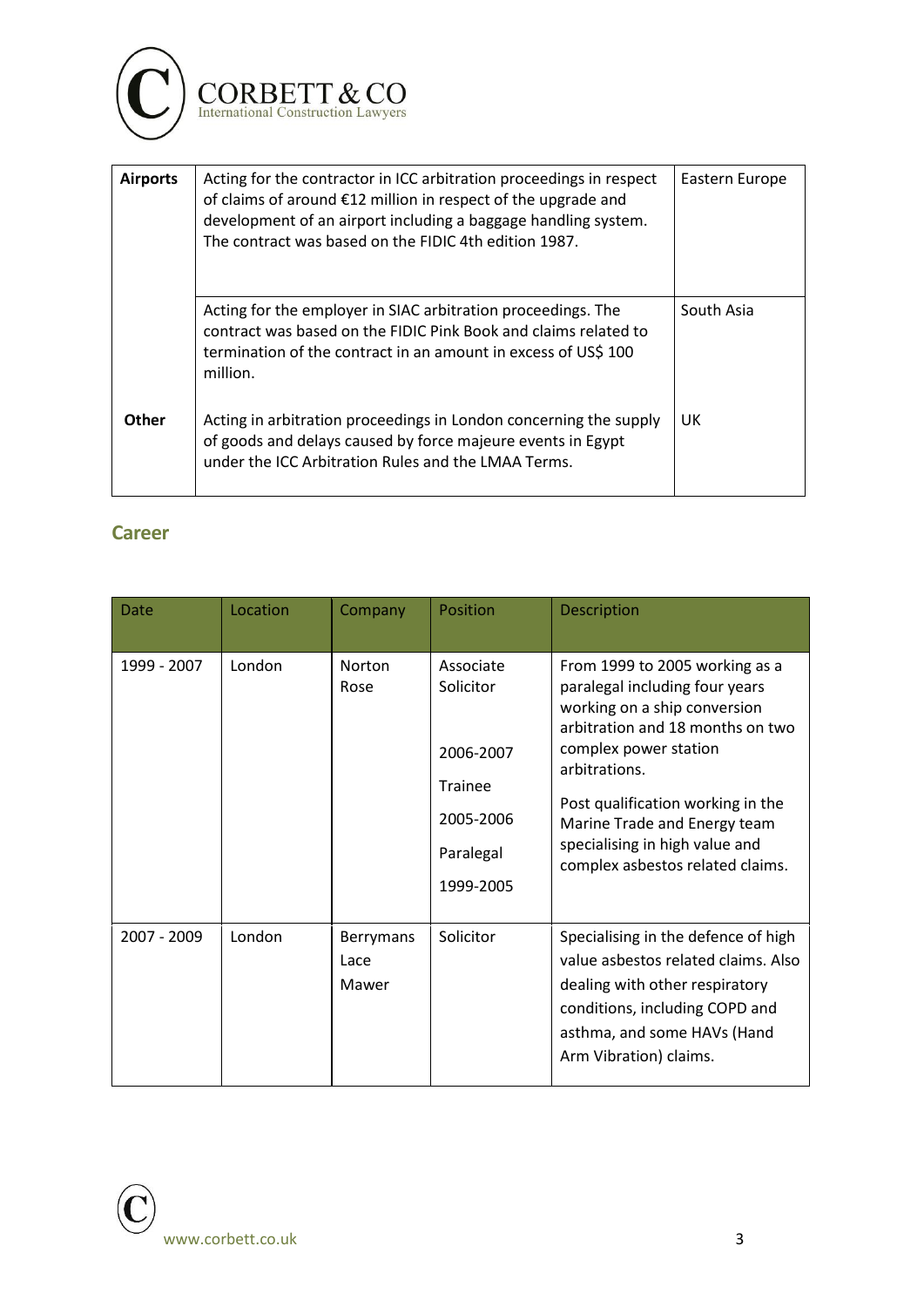

| 2011 - 2014   | London | <b>Hextalls</b>                 | Solicitor | Specialising in the defence of high<br>value asbestos related claims. Also<br>defending a number of deafness<br>claims and personal injury claims<br>arising from incidents overseas.                                                                              |
|---------------|--------|---------------------------------|-----------|--------------------------------------------------------------------------------------------------------------------------------------------------------------------------------------------------------------------------------------------------------------------|
| $2014 - 2015$ | London | <b>DAC</b><br><b>Beachcroft</b> | Solicitor | Specialising in the defence of<br>complex personal injury related<br>actions including asbestos and<br>other industrial disease related<br>claims, mental health and nursing<br>care home claims, product<br>liability, stress and psychological<br>injury claims. |
| 2016 to date  | London | Corbett &<br>Co                 | Solicitor | Current practice specialises in the<br>resolution of disputes arising from<br>international construction and<br>infrastructure projects.                                                                                                                           |

### **Education**

| <b>Institution</b>                                                 | Degree(s) or Diploma(s) obtained        |
|--------------------------------------------------------------------|-----------------------------------------|
| University of North London (now<br>London Metropolitan University) | LLB 2:2 (Hons)                          |
| College of Law (now University of<br>Law)                          | Post Graduate Diploma in Legal Practice |

### **Publications, Lecturing**

Contributing author to the Corbett & Co publication FIDIC 2017 A Practical Legal Guide [2020]